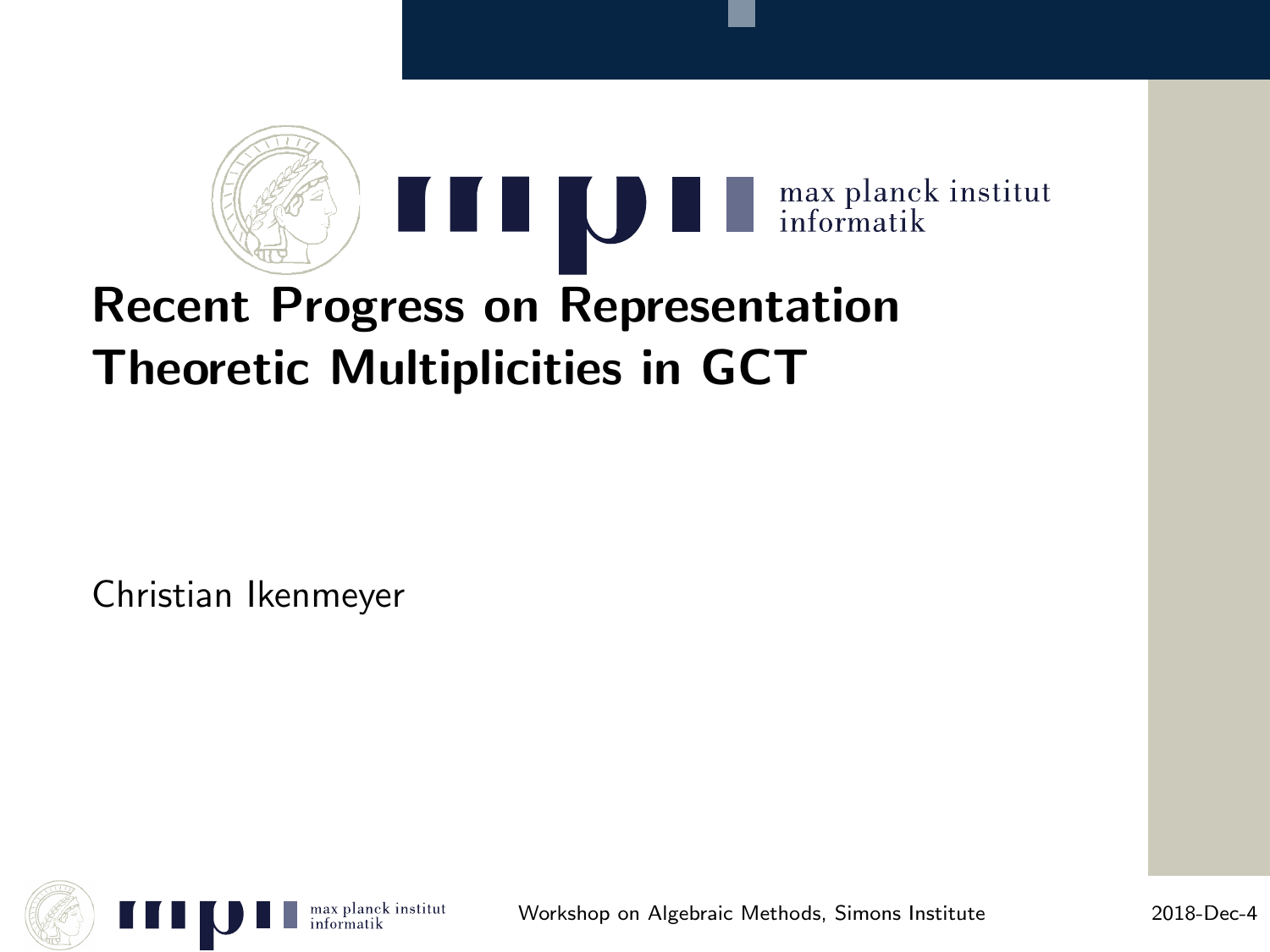## 1 Weakness of occurrence obstructions (with Bürgisser and Panova)

- Multiplicities are strictly stronger than occurrences (with Dörfler and Panova)
- <span id="page-1-0"></span><sup>3</sup> [Using multiplicities: connecting orbits with their closures \(with Kandasamy\)](#page-13-0)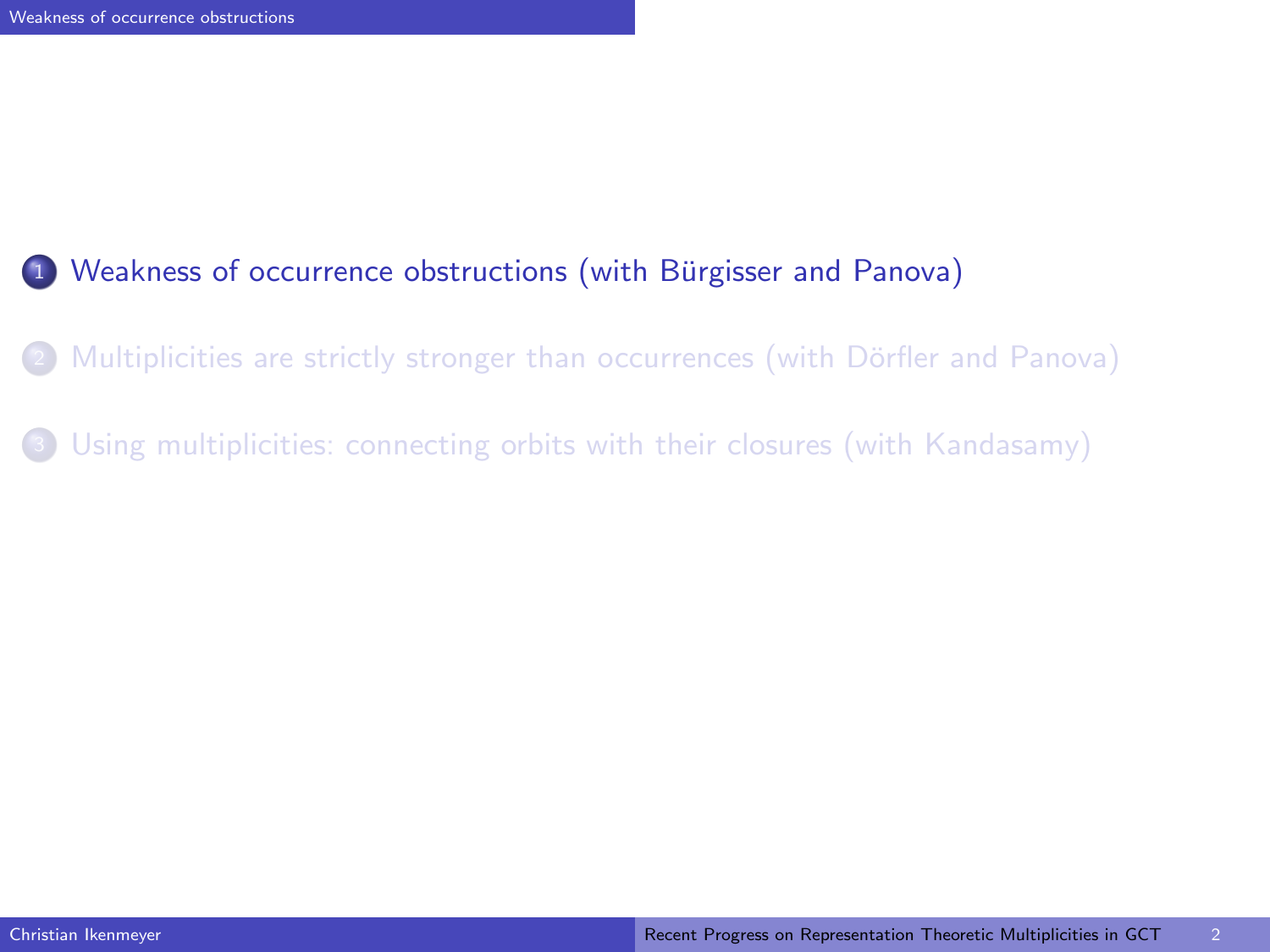# Orbit closures of determinant and permanent

- $\det_n := \sum_{\pi \in \mathfrak{S}_n} \operatorname{sgn}(\pi) \prod_{i=1}^n x_{i,\pi(i)}, \qquad \text{per}_m := \sum_{\pi \in \mathfrak{S}_m} \prod_{i=1}^m x_{i,\pi(i)}$
- For a linear map  $g: \mathbb{C}^{n^2} \to \mathbb{C}^{n^2}$  define  $g \mathrm{det}_n$  via  $(g \mathrm{det}_n)(x) := \mathrm{det}_n(g^t(x))$
- $\mathbb{C}^{n^2 \times n^2}$ det $_n = \{$ determinants of  $n \times n$  matrices whose entries are homog. Iin. polyn.}

Example:

$$
\det\begin{pmatrix}x_{1,1}+x_{1,2}&x_{1,2}-2x_{2,2}\\x_{2,1}&x_{1,1}+x_{1,2}\end{pmatrix}=x_{1,1}^2+2x_{1,1}x_{1,2}+x_{1,2}^2-x_{1,2}x_{2,1}+2x_{2,1}x_{2,2}\in\mathbb{C}^{4\times4}\mathrm{det}_2
$$

- Valiant 1979: For all  $m$  there exists  $n\geq m$  such that  $x^{n-m}_{1,1}\textup{per}_m\in\mathbb C^{n^2\times n^2}\textup{det}_n.$
- Closure:  $\mathbb{C}^{n^2 \times n^2} \det_n = \overline{\mathsf{GL}_{n^2} \det_n}$
- Define  $\underline{\text{dc}}(\text{per}_m)$  to be the smallest *n* such that  $x_{1,1}^{n-m}\text{per}_m \in \overline{\text{GL}_{n^2}\text{det}_n}$ .
- GCT Conjecture:  $dc(per_m)$  grows superpolynomially.

Observation:

<span id="page-2-0"></span>
$$
x_{1,1}^{n-m}\mathrm{per}_m\in \overline{\mathsf{GL}_{n^2}\mathrm{det}_n}\quad \ \, \text{iff}\quad \ \overline{\mathsf{GL}_{n^2}(x_{1,1}^{n-m}\mathrm{per}_m)}\subseteq \overline{\mathsf{GL}_{n^2}\mathrm{det}_n}.
$$

Example of a (weak) lower bound technique:

If dim  $\mathsf{GL}_{n^2}(x_{1,1}^{n-m}\textup{per}_m) > \mathsf{dim} \ \overline{\mathsf{GL}_{n^2}(\textup{det}_n)}$ , then  $\underline{\textup{dc}}(\textup{per}_m) > n$ .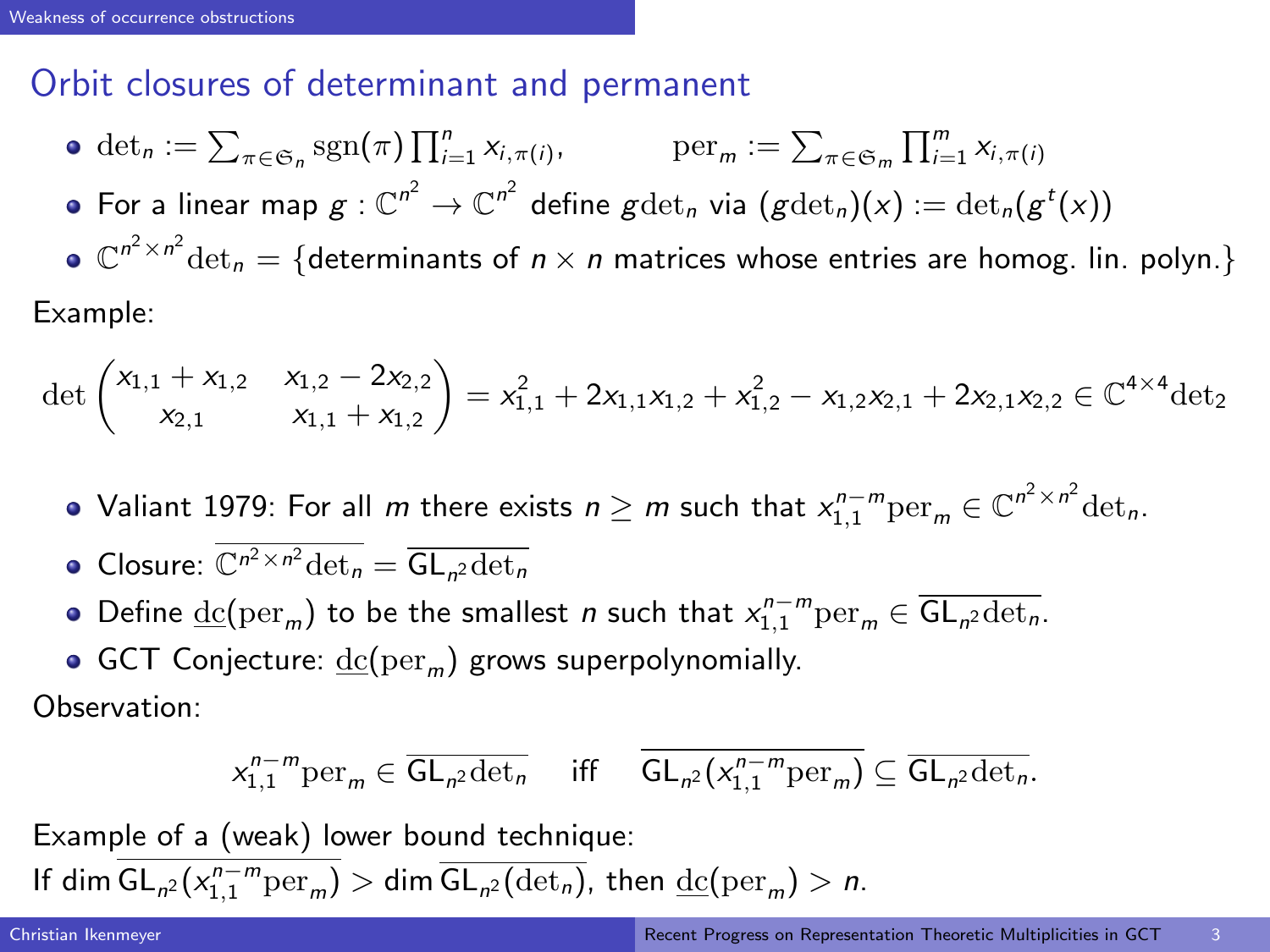# Coordinate rings

- $Poly<sup>n</sup>C<sup>N</sup> := homog.$  degree *n* polyn. in *N* variables.
- dim Poly<sup>n</sup> $\mathbb{C}^N = \binom{N+n-1}{n}$
- $\mathbb{C}[\text{Poly}^n\mathbb{C}^N]_d := \text{homog. degree } d \text{ polynomial in } \binom{N+n-1}{n}$  many variables
- Example:  $n = N = 2$ 
	- Poly<sup>2</sup> $\mathbb{C}^2$  has basis  $\{x^2, xy, y^2\}$ .
	- Every element in  $Poly^2\mathbb{C}^2$  can be expressed as  $ax^2 + bxy + cy^2$
	- $\blacktriangleright \mathbb{C}[\text{Poly}^2\mathbb{C}^2]_2$  has basis  $\{a^2, ab, ac, b^2, bc, c^2\}$

• The discriminant 
$$
b^2 - 4ac \in \mathbb{C}[\text{Poly}^2\mathbb{C}^2]_2
$$

- ►  $b^2 4ac = 0$  iff  $ax^2 + bxy + cy^2 = (\alpha x + \beta y)^2$  for some  $\alpha, \beta \in \mathbb{C}$
- Action of  $\mathsf{GL}_N$  on  $\mathbb C[\mathrm{Poly}^n\mathbb C^N]_d$ : Define  $(gf)(\rho):=f(g^tp)$ For  $Z \subseteq \mathrm{Poly}^n\mathbb{C}^N$ , define the coordinate ring:

 $\mathbb{C}[\overline{Z}] := \mathbb{C}[\mathrm{Poly}^n \mathbb{C}^N]_{\vert}$ Z (restrict domain of definition to  $\overline{Z}$ )

If  $\overline{Y} \subset \overline{Z}$ , then this gives a natural surjection:

<span id="page-3-0"></span>
$$
\mathbb{C}[\overline{Z}] \twoheadrightarrow \mathbb{C}[\overline{Y}]
$$

If  $\overline{Z}$  is closed under the action of  $GL_N$ , then  $\mathbb{C}[\overline{Z}]$  inherits the action of  $GL_N$ .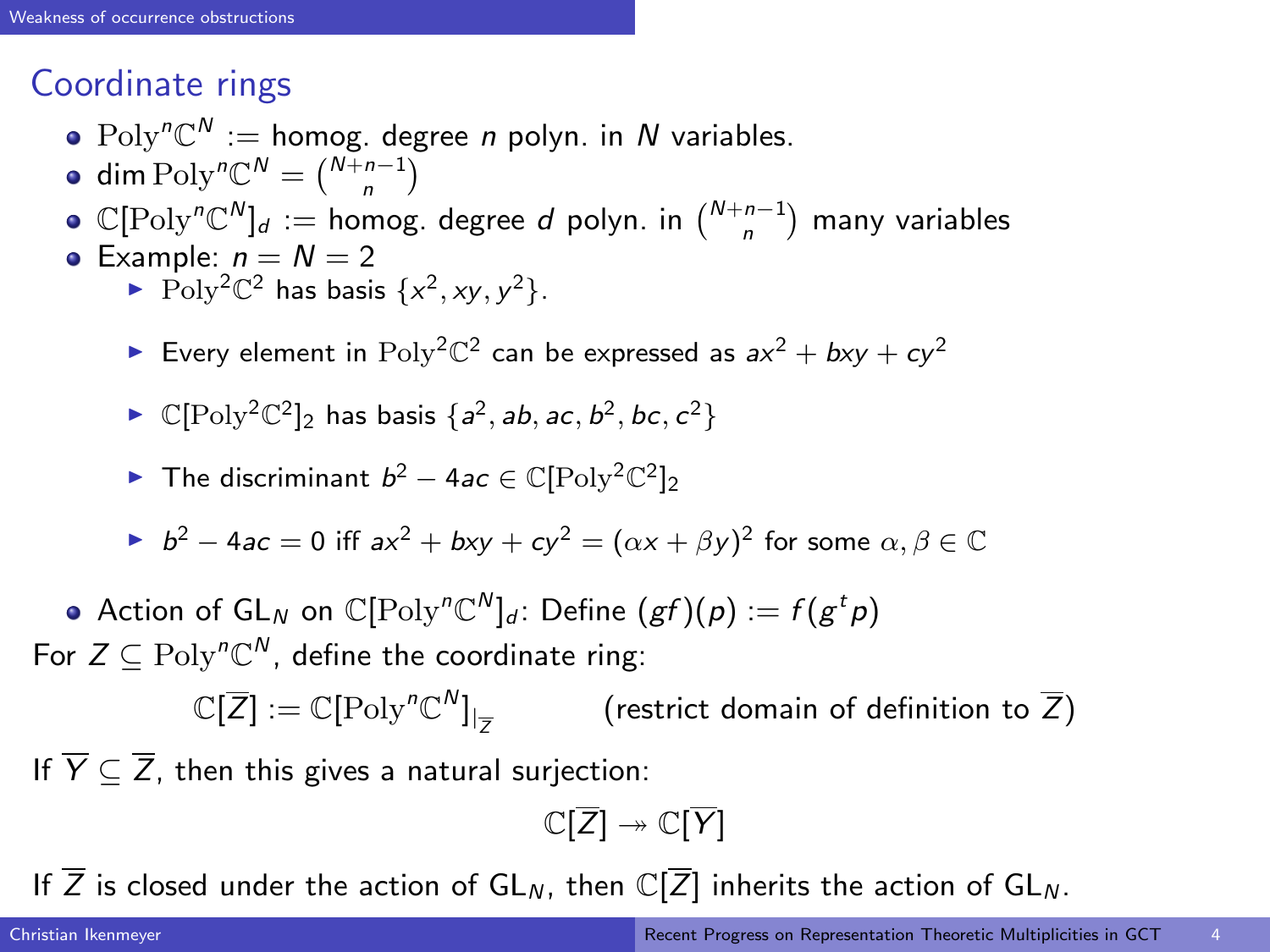# Obstructions based on representation theoretic multiplicities

- Goal: To prove  $\mathsf{GL}_{n^2}(x_{1,1}^{n-m}\textup{per}_m) \not\subseteq \overline{\mathsf{GL}_{n^2}\textup{det}_n}$
- If  $GL_{n^2}(x_{1,1}^{n-m}per_m) \subseteq \overline{GL_{n^2}\det_n}$ , then  $\mathbb{C}[\overline{GL_{n^2}\det_n}]_d \twoheadrightarrow \mathbb{C}[GL_{n^2}(x_{1,1}^{n-m}per_m)]_d$

The group action of  $GL_{n^2}$  lets us decompose into irreducibles:

$$
\begin{array}{lll}\n\bullet \; & \mathbb{C}[\overline{\mathsf{GL}_{n^2}\mathrm{det}_n}]_d & = & \bigoplus_{\lambda} \mathscr{V}_{\lambda}^{\oplus \mathsf{mult}_{\lambda}(\mathbb{C}[\overline{\mathsf{GL}}_{n^2}\mathrm{det}_n]_d)}, \\
\bullet \; & \mathbb{C}[\overline{\mathsf{GL}}_{n^2}(x_{1,1}^{n-m}\mathrm{per}_m)]_d = \bigoplus_{\lambda} \mathscr{V}_{\lambda}^{\oplus \mathsf{mult}_{\lambda}(\mathbb{C}[\overline{\mathsf{GL}}_{n^2}(x_{1,1}^{n-m}\mathrm{per}_m)]_d)}\n\end{array}
$$

Since the surjection is  $\mathsf{GL}_{n^2}$ -equivariant, Schur's lemma implies:

<span id="page-4-0"></span>
$$
\mathsf{mult}_{\lambda}(\mathbb{C}[\overline{\mathsf{GL}_{n^2}\text{det}_n}]_d)\geq \mathsf{mult}_{\lambda}(\mathbb{C}[\overline{\mathsf{GL}_{n^2}(x_{1,1}^{n-m}\text{per}_m)}]_d).
$$

#### Multiplicity obstruction:

If  $\exists \lambda$  with  $\mathsf{mult}_{\lambda}(\mathbb{C}[\overline{\mathsf{GL}_{n^2}{\det_n}}]_d) < \mathsf{mult}_{\lambda}(\mathbb{C}[\mathsf{GL}_{n^2}({x^{n-m}_{1,1}}{\mathrm{per}}_m)]_d)$ , then  $\underline{\mathrm{dc}}(\mathrm{per}_m) > n$ . Occurrence obstruction:

If  $\exists \lambda$  with  $\textsf{mult}_{\lambda}(\mathbb{C}[\overline{\textsf{GL}_{n^2}\text{det}_n}]_d)=0<\textsf{mult}_{\lambda}(\mathbb{C}[\textsf{GL}_{n^2}(x_{1,1}^{n-m}\text{per}_m)]_d)$ , then  $\underline{\text{dc}}(\text{per}_m)>n.$ 

# Theorem [Bürgisser, I, Panova 2016], disproving a conj. by Mulmuley and Sohoni

There are no occurrence obstrucions that prove  $\underline{\mathrm{dc}}(\mathrm{per}_m) \geq m^{25}.$ 

Proof relies on the padding of the permanent.

Replace  $\det_n$  by homogeneous iterated matrix multiplication to avoid this: Boot camp talk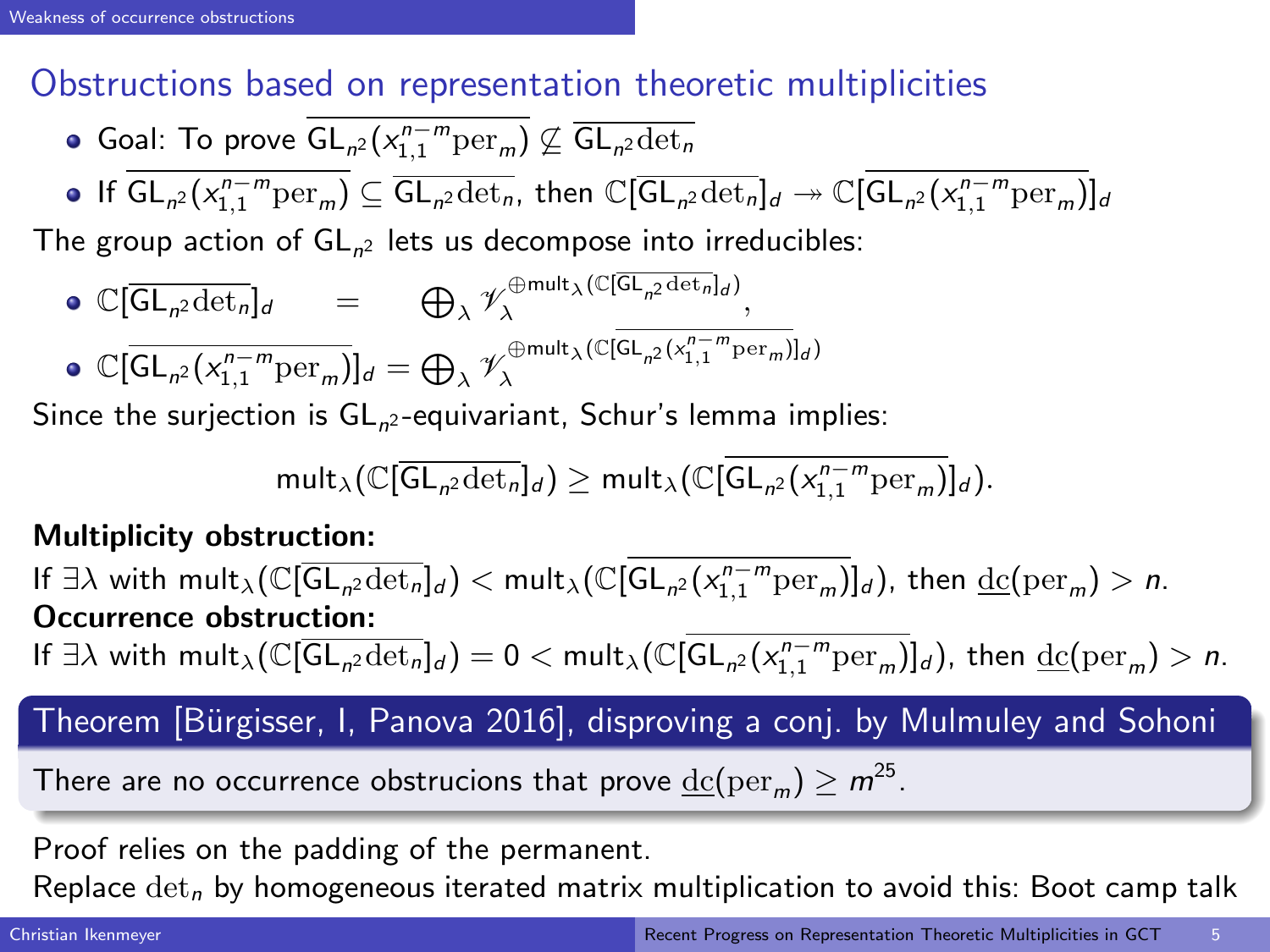# Summary of part 1

- If  $\text{mult}_{\lambda}(\mathbb{C}[\overline{\textsf{GL}_{n^2}\text{det}_n}]_d) < \text{mult}_{\lambda}(\mathbb{C}[\textsf{GL}_{n^2}(x_{1,1}^{n-m}\text{per}_m)]_d)$ , then  $\underline{\text{dc}}(\text{per}_m) > n$ .
- Occurrence obstruction:  $\text{mult}_{\lambda}(\mathbb{C}[\overline{\text{GL}_{n^2}\text{det}_n}]_d) = 0 < \text{mult}_{\lambda}(\mathbb{C}[\text{GL}_{n^2}(x_{1,1}^{n-m}\text{per}_m)]_d)$
- But mult $_\lambda(\mathbb{C}[\overline{{\mathsf{GL}}_n{\mathsf{2det}}_n]_d)>0$  in all relevant cases, so that  $\underline{{\rm dc}}(\text{per}_m)>m^{25}$  cannot be proved using occurrence obstructions.
- <span id="page-5-0"></span>The proof works in all computational models that involve padding.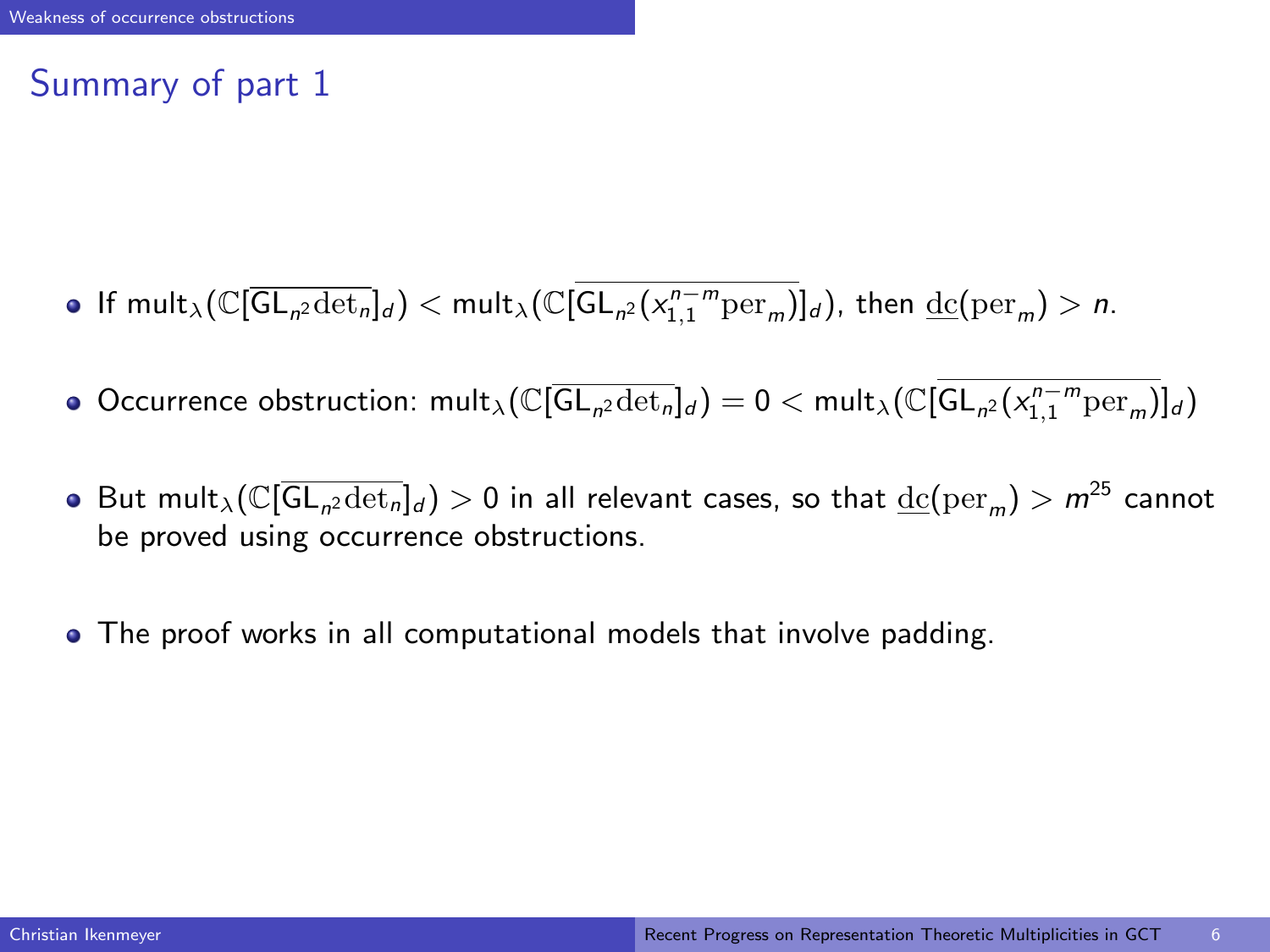#### 1 Weakness of occurrence obstructions (with Bürgisser and Panova)

- 2 Multiplicities are strictly stronger than occurrences (with Dörfler and Panova)
- [Using multiplicities: connecting orbits with their closures \(with Kandasamy\)](#page-13-0)

#### Good news: There are group varieties that

- cannot be separated with occurrence obstructions, but
- <span id="page-6-0"></span>• can be separated with multiplicity obstructions.

(no padding involved)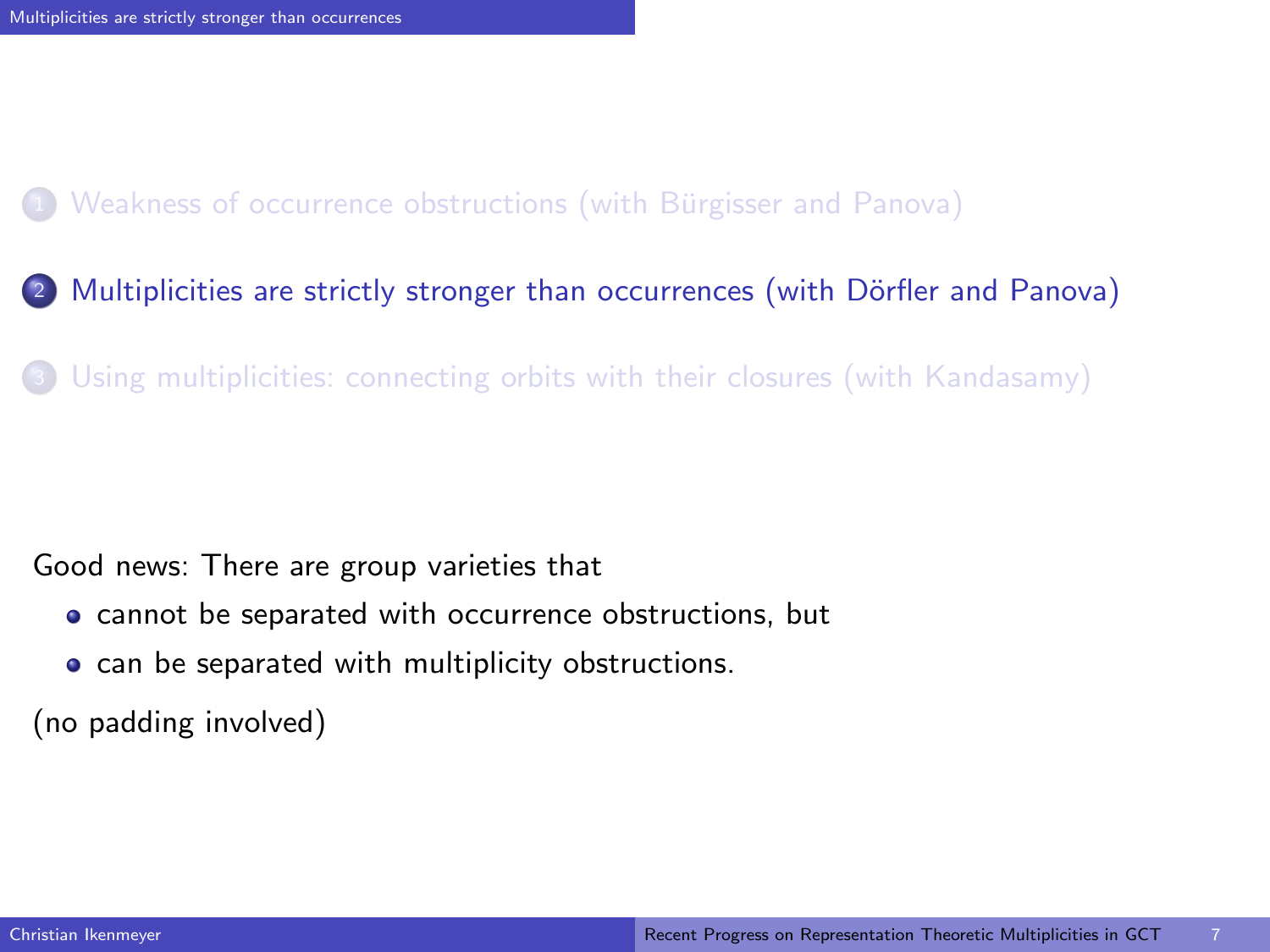# Factorizing power sums

Two  $GL<sub>m</sub>$ -varieties:

• Product of homogeneous linear forms:

$$
\mathsf{Ch}_m^n := \{ \ell_1 \cdots \ell_n \mid \ell_i \in \mathrm{Poly}^1 \mathbb{C}^m \} \subseteq \mathrm{Poly}^n \mathbb{C}^m.
$$

• Border Waring rank  $\leq k$  polynomials:

$$
\mathsf{Pow}_{m,k}^n := \overline{\{\ell_1^n + \cdots + \ell_k^n \mid \ell_i \in \mathrm{Poly}^1\mathbb{C}^m\}} \subseteq \mathrm{Poly}^n\mathbb{C}^m.
$$

#### Theorem [Dörfler, I, Panova 2019]

For any 
$$
m \ge 3
$$
,  $n \ge 2$ , let  $k = d = n + 1$ ,  $\lambda = (n^2 - 2, n, 2)$ . Then  
\n
$$
\text{mult}_{\lambda}(\mathbb{C}[\text{Ch}^n_m]_d) < \text{mult}_{\lambda}(\mathbb{C}[\text{Pow}^m_{m,k}]_d),
$$

i.e.,  $\lambda$  is a multiplicity obstruction that shows  $\mathsf{Pow}_{m,k}^n \not\subseteq \mathsf{Ch}_{m}^n$ .

In a finite case we can rule out the existence of occurrence obstructions:

Theorem [Dörfler, I, Panova 2019]

Let 
$$
k = 4
$$
,  $n = 6$ ,  $m = 3$ ,  $d = 7$ ,  $\lambda = (n^2 - 2, n, 2) = (34, 6, 2)$ . Then  
\n
$$
\text{mult}_{\lambda}(\mathbb{C}[\text{Ch}_{m}^{n}]_{d}) = 7 < 8 = \text{mult}_{\lambda}(\mathbb{C}[\text{Pow}_{m,k}^{n}]_{d})
$$

and hence

<span id="page-7-0"></span> $_{m,k}^n \not\subseteq \mathsf{Ch}_{m}^n$ .

For all  $\mu$ : If  $\textsf{mult}_{\mu}(\mathbb{C}[\textsf{Pow}_{m,k}^n]_d) > 0$ , then  $\textsf{mult}_{\mu}(\mathbb{C}[\textsf{Ch}_m^n]_d) > 0$ .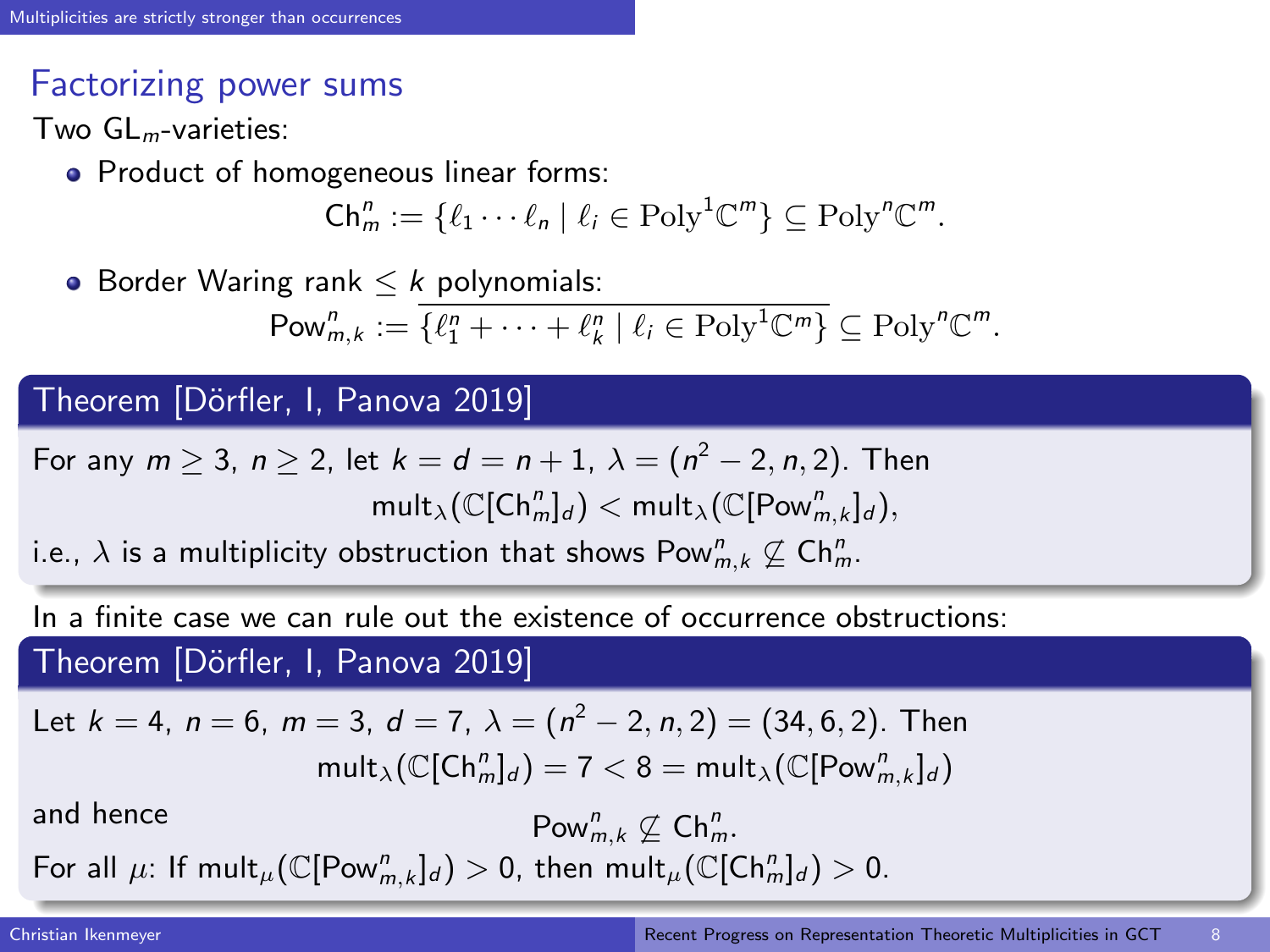# No occurrence obstructions

- Goal: If  $\mathsf{mult}_{\mu}(\mathbb{C}[\mathrm{Poly}^6\mathbb{C}^3]) > 0$ , then  $\mathsf{mult}_{\mu}(\mathbb{C}[\mathsf{Ch}_3^6]) > 0$ .
- Partitions:  $\mu = (\mu_1, \mu_2, \mu_3) \in \mathbb{N}^3$ ,  $\mu_1 \ge \mu_2 \ge \mu_3$

#### Proposition (Semigroup properties)

Let  $\mu$  and  $\nu$  be partitions with mult $_{\mu}(\mathbb{C}[\text{Poly}^6\mathbb{C}^3])>0$  and mult $_{\nu}(\mathbb{C}[\text{Poly}^6\mathbb{C}^3])>0.$ Then  $\text{mult}_{\mu+\nu}(\mathbb{C}[\text{Poly}^6\mathbb{C}^3])>0.$ 

Let  $\mu$  and  $\nu$  be partitions with mult $_{\mu}(\mathbb{C}[\mathsf{Ch}_3^6])>0$  and mult $_{\nu}(\mathbb{C}[\mathsf{Ch}_3^6])>0.$ Then  $\mathsf{mult}_{\mu+\nu}(\mathbb{C}[\mathsf{Ch}_3^6])>0.$ 

Conclusion:  $\{\mu \mid \mathsf{mult}_{\mu}(\mathbb{C}[\text{Poly}^6\mathbb{C}^3]) > 0\}$  and  $\{\mu \mid \mathsf{mult}_{\mu}(\mathbb{C}[\textsf{Ch}_3^6]) > 0\}$  are semigroups.  $\{\mu \mid \mathsf{mult}_{\mu}(\mathbb{C}[\mathrm{Poly}^6\mathbb{C}^3]) > 0\}$  has 89 generators:

(6), (6, 6), (8, 4), (10, 2), (6, 6, 6), (8, 6, 4), (10, 4, 4), (9, 6, 3), (8, 8, 2), (10, 6, 2), (11, 5, 2), (10, 7, 1), (12, 4, 2), (11, 6, 1), (10, 8),  $(14, 2, 2)$ ,  $(13, 4, 1)$ ,  $(13, 5)$ ,  $(15, 3)$ ,  $(8, 8, 8)$ ,  $(10, 8, 6)$ ,  $(11, 7, 6)$ ,  $(10, 9, 5)$ ,  $(11, 8, 5)$ ,  $(10, 10, 4)$ ,  $(12, 7, 5)$ ,  $(11, 9, 4)$ ,  $(13, 6, 5)$ ,  $(12, 8, 4)$ (11, 10, 3), (13, 7, 4), (12, 9, 3), (13, 8, 3), (12, 10, 2), (15, 5, 4), (14, 7, 3), (13, 9, 2), (13, 10, 1), (16, 5, 3), (15, 7, 2), (14, 9, 1), (17, 4, 3),  $(15, 8, 1)$ ,  $(15, 9)$ ,  $(19, 3, 2)$ ,  $(18, 5, 1)$ ,  $(17, 7)$ ,  $(10, 10, 10)$ ,  $(11, 10, 9)$ ,  $(12, 10, 8)$ ,  $(13, 9, 8)$ ,  $(12, 11, 7)$ ,  $(13, 10, 7)$ ,  $(14, 9, 7)$ ,  $(13, 11, 6)$ (15, 8, 7), (13, 12, 5), (16, 7, 7), (15, 9, 6), (14, 11, 5), (13, 13, 4), (15, 10, 5), (15, 11, 4), (14, 13, 3), (16, 11, 3), (15, 13, 2), (15, 14, 1), (17, 13), (13, 12, 11), (14, 11, 11), (13, 13, 10), (15, 11, 10), (14, 13, 9), (16, 11, 9), (15, 13, 8), (15, 14, 7), (18, 9, 9), (15, 15, 6), (17, 17, 2), (18, 17, 1), (26, 5, 5), (15, 14, 13), (16, 13, 13), (15, 15, 12), (17, 17, 8), (18, 15, 15), (17, 17, 14), (25, 23), (45, 45).

<span id="page-8-0"></span>For each generator  $\mu$  we construct an occurrence of  $\mathscr{V}_{\mu}$  in  $\mathbb{C}[\mathsf{Ch}_3^6]$  by computer.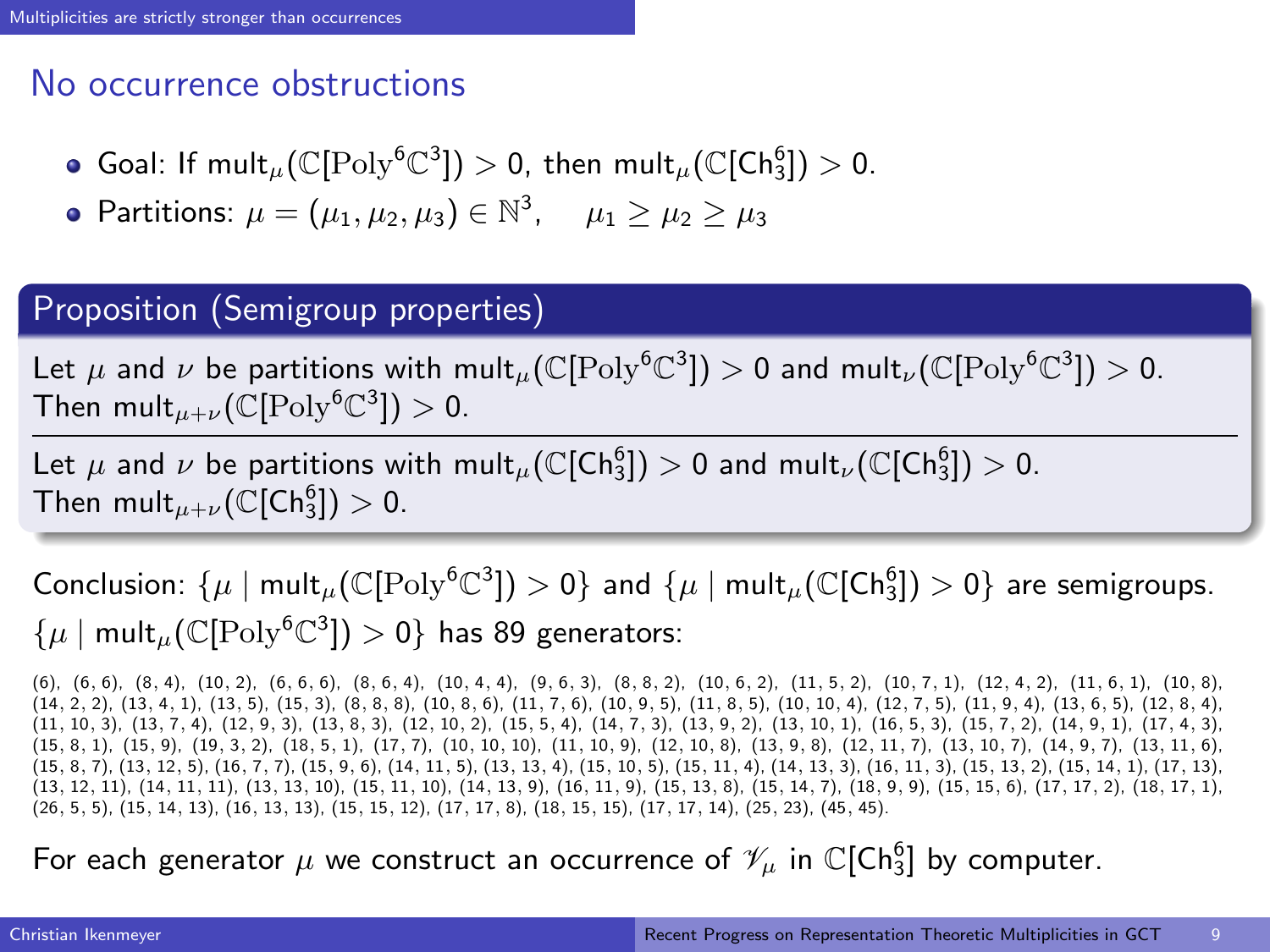# Multiplicity obstructions exist

## Theorem [Dörfler, I, Panova 2019]

For any  $m\geq 3$ ,  $n\geq 2$ , let  $k=d=n+1,~ \lambda=(n^2-2,n,2).$  Then  $\mathsf{mult}_{\lambda} (\mathbb{C}[\mathsf{Ch}^n_m]_d) < \mathsf{mult}_{\lambda} (\mathbb{C}[\mathsf{Pow}^n_{m,k}]_d),$ 

i.e.,  $\lambda$  is a multiplicity obstruction that shows  $\mathsf{Pow}_{m,k}^n \not\subseteq \mathsf{Ch}_m^n.$ 

Proof:

The plethysm coefficient  $a_\lambda(d, n) := \text{mult}_\lambda(\mathbb{C}[\text{Poly}^n\mathbb{C}^N]_d)$ 

#### Proposition [Bürgisser, I, Panova 2016]

If  $k \ge d$ , then  $\text{mult}_{\lambda}(\mathbb{C}[\text{Pow}_{m,k}^n]_d) = a_{\lambda}(d,n)$ .

In other words:  $\mathsf{Pow}_{m,k}^n$  is a hitting set for degree  $\leq k$  polynomials

<span id="page-9-0"></span>Remains to show:  $\text{mult}_{\lambda}(\mathbb{C}[\mathsf{Ch}^n_m]_d) < a_{\lambda}(d,n)$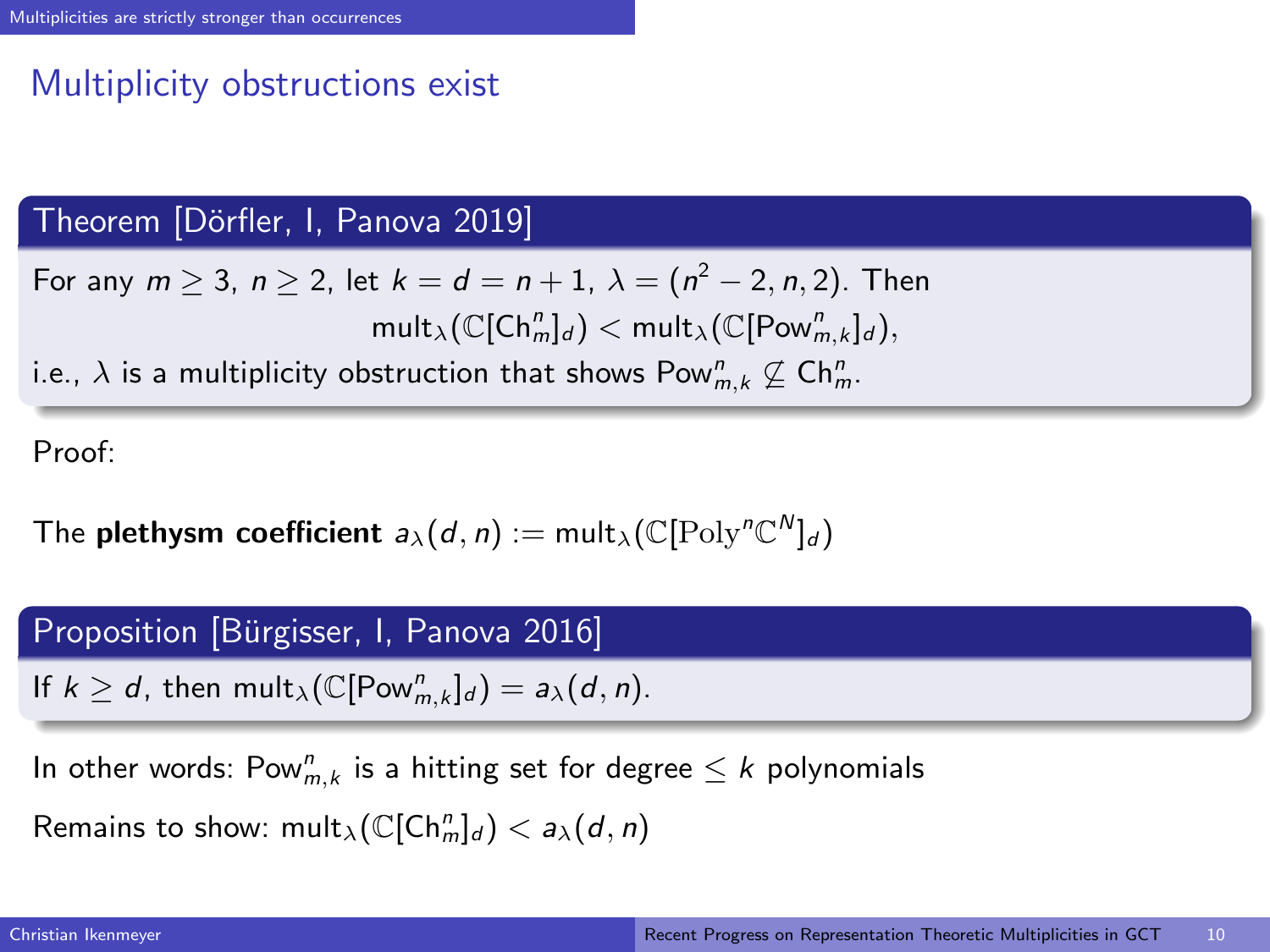Remains to show:  $\textsf{mult}_{\lambda}(\mathbb{C}[\mathsf{Ch}^n_m]_d) < a_{\lambda}(d,n)$  for  $d=n+1, \: \lambda=(n^2-2,n,2)$ Use inheritance theorem:  ${\sf mult}_\lambda(\mathbb{C}[\mathsf{Ch}_m^n]) = {\sf mult}_\lambda(\mathbb{C}[\overline{\mathsf{GL}_n(x_1\cdots x_n)}])$ 

 $\mathbb{C}[GL_n(x_1 \cdots x_n)] :=$  rational functions that are defined everywhere on  $GL_n(x_1 \cdots x_n)$ .  $\mathbb{C}[\overline{GL_n(x_1\cdots x_n)}] \subseteq \mathbb{C}[GL_n(x_1\cdots x_n)]$ , in particular

$$
\frac{\text{mult}_{\lambda}(\mathbb{C}[\overline{\text{GL}_{n}(x_{1}\cdots x_{n})}]) \leq \text{mult}_{\lambda}(\mathbb{C}[\text{GL}_{n}(x_{1}\cdots x_{n})]).}{\text{mult}_{\lambda}(\mathbb{C}[\text{GL}_{n}(x_{1}\cdots x_{n})]) = \underbrace{\text{dim }\mathscr{V}_{\lambda^{+}}^{H}}_{=a_{\lambda}(n,d)} \quad \text{for } |\lambda| = nd,}
$$
\nwhere  $H \subseteq \text{GL}_{n}$  is the stabilizer of  $x_{1}\cdots x_{n}$ .

Proof:

<span id="page-10-0"></span>
$$
\mathbb{C}[{\mathsf{GL}}_n(x_1\cdots x_n)] = \mathbb{C}[{\mathsf{GL}}_n/H] = \mathbb{C}[{\mathsf{GL}}_n]^H \stackrel{\scriptscriptstyle \mathsf{A} \mathsf{Igebraic}}{=} \bigoplus_{\lambda} \mathscr{V}_{\lambda} \otimes \mathscr{V}_{\lambda^*}^H \qquad \qquad \Box
$$

Proposition (proof based on symmetric functions)

For  $\lambda = (n^2 - 2, n, 2)$ :  $a_\lambda(n + 1, n) = 1 + a_\lambda(n, n + 1)$ .

$$
\mathsf{mult}_{\lambda}(\mathbb{C}[\mathsf{Ch}^n_m]) = \mathsf{mult}_{\lambda}(\mathbb{C}[\overline{\mathsf{GL}_n(x_1\cdots x_n)}]) \le \mathsf{mult}_{\lambda}(\mathbb{C}[\mathsf{GL}_n(x_1\cdots x_n)]) = a_{\lambda}(n,d) < a_{\lambda}(d,n) \square
$$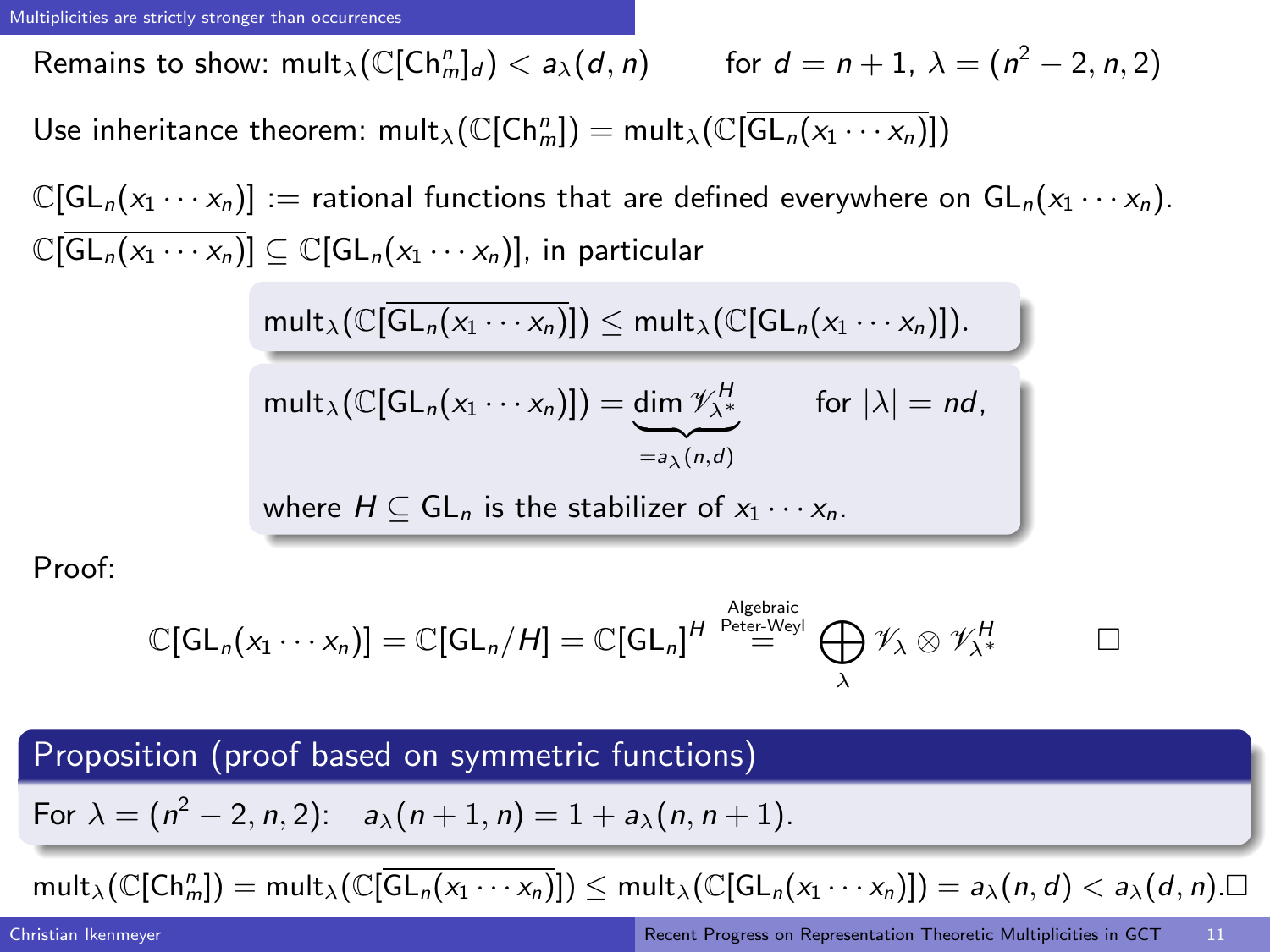# Summary of part 2

- $\mathsf{mult}_{\lambda} (\mathbb{C}[\mathsf{Ch}^n_m]_d) < \mathsf{mult}_{\lambda} (\mathbb{C}[\mathsf{Pow}^n_{m,k}]_d),$  therefore  $\mathsf{Pow}^n_{m,k} \not\subseteq \mathsf{Ch}^n_m.$
- Proof based on relationship "orbit vs orbit closure":  $mult_{\lambda}(\mathbb{C}[\overline{GL_n(x_1\cdots x_n)}])$  <  $mult_{\lambda}(\mathbb{C}[GL_n(x_1\cdots x_n)])$ .
- <span id="page-11-0"></span>• In a finite case we verified by computer: there are no occurrence obstructions showing  $\mathsf{Pow}^n_{m,k} \not\subseteq \mathsf{Ch}^n_m$ , but multiplicity obstructions work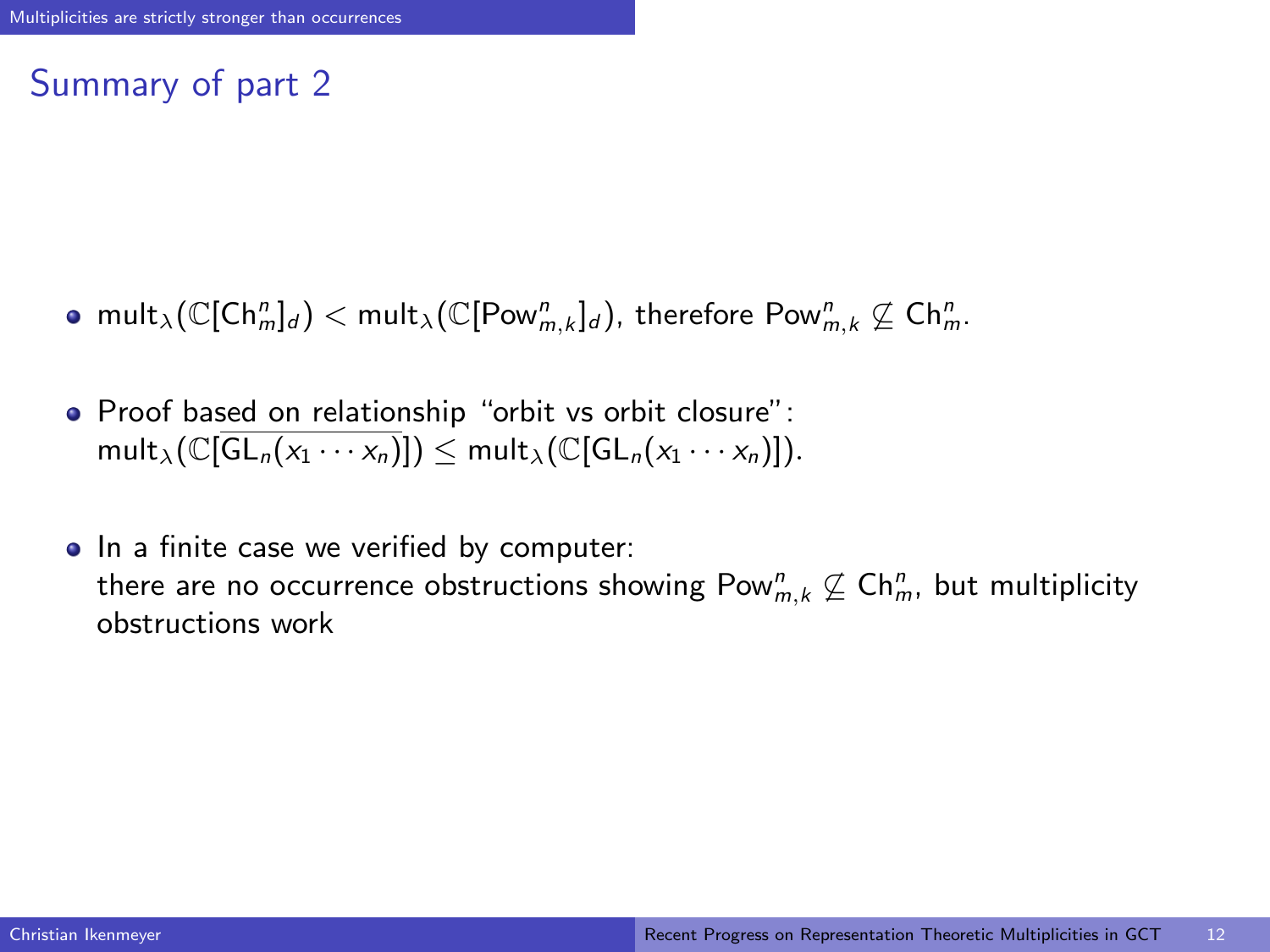- Weakness of occurrence obstructions (with Bürgisser and Panova)
- Multiplicities are strictly stronger than occurrences (with Dörfler and Panova)
- <span id="page-12-0"></span><sup>3</sup> [Using multiplicities: connecting orbits with their closures \(with Kandasamy\)](#page-13-0)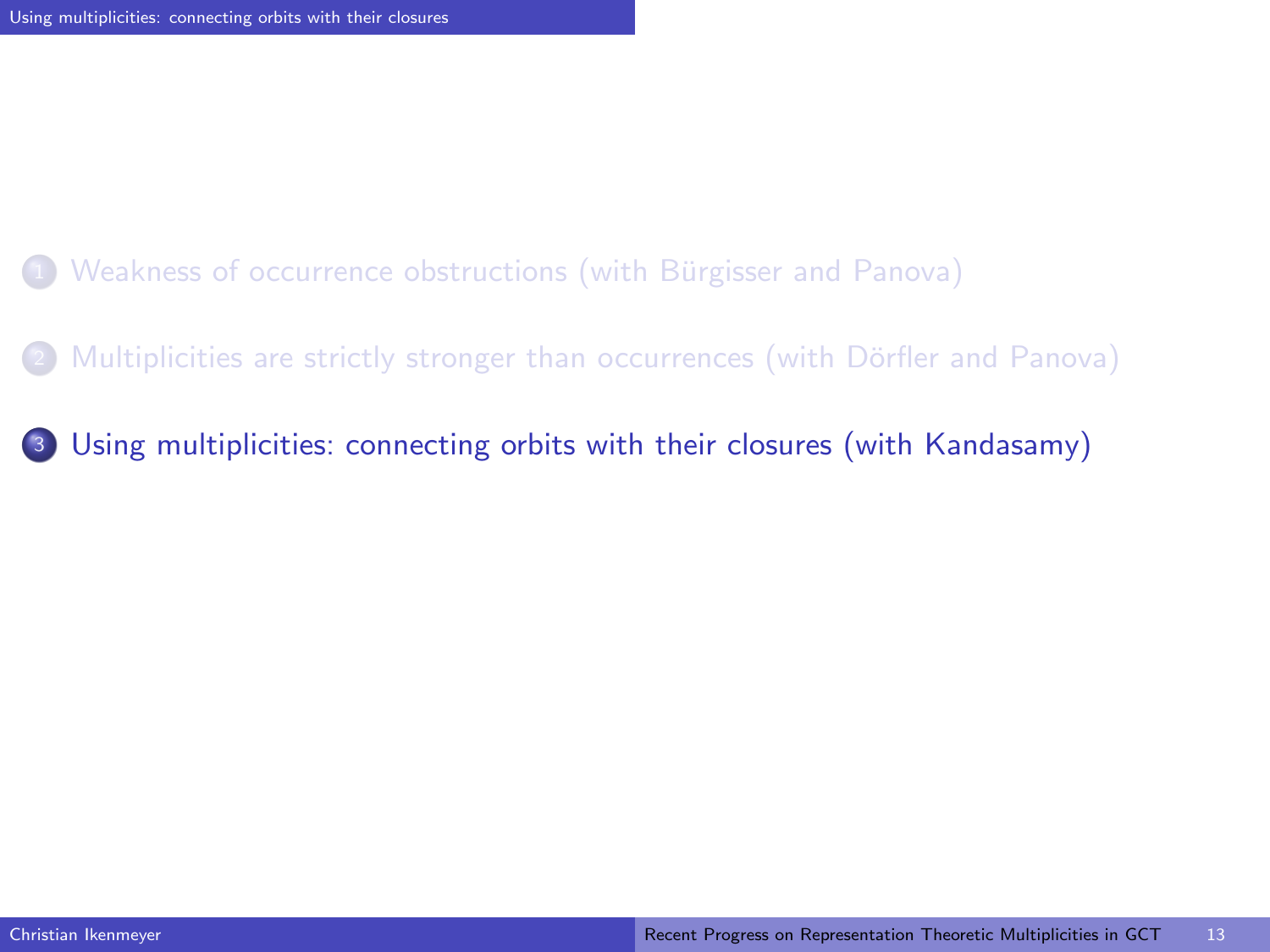[Bürgisser, I 2017] connects orbit and orbit closure more closely:

- Let  $0 \neq \Phi \in \mathbb{C}[\overline{\mathsf{GL}_m(x_1^n+\cdots+x_m^n)}]$  be invariant under  $\mathsf{SL}_m$  $(x_1^n + \cdots + x_m^n)$  is not in the null cone)
- Then  $\Phi$  is nonzero everywhere on  $GL_m(x_1^n + \cdots + x_m^n)$
- It turns out:  $\Phi$  vanishes on the boundary  $\overline{GL_m(x_1^n + \cdots + x_m^n)} \setminus GL_m(x_1^n + \cdots + x_m^n)$ (proof uses Hilbert-Mumford criterion and refinement by Luna and Kempf)
- As a result:

<span id="page-13-0"></span>
$$
\mathbb{C}[GL_m(x_1^n+\cdots+x_m^n)] = \mathbb{C}[\overline{GL_m(x_1^n+\cdots+x_m^n)}]_{\Phi}
$$

is the localization at Φ.

# Theorem [Bürgisser, 12017]

For all  $d$  there is  $e$ :

$$
\mathbb{C}[GL_m(x_1^n+\cdots+x_m^n)]_d \stackrel{\gamma}{\hookrightarrow} \mathbb{C}[\overline{GL_m(x_1^n+\cdots+x_m^n)}]_{d+em} \subseteq \mathbb{C}[GL_m(x_1^n+\cdots+x_m^n)]_{d+em},
$$
  
where  $\gamma(f) := \Phi^e f$ .

## Theorem [I, Kandasamy 2019]

For even *n*, an upper bound on the required *e* is  $m + 4\frac{d}{n}$ .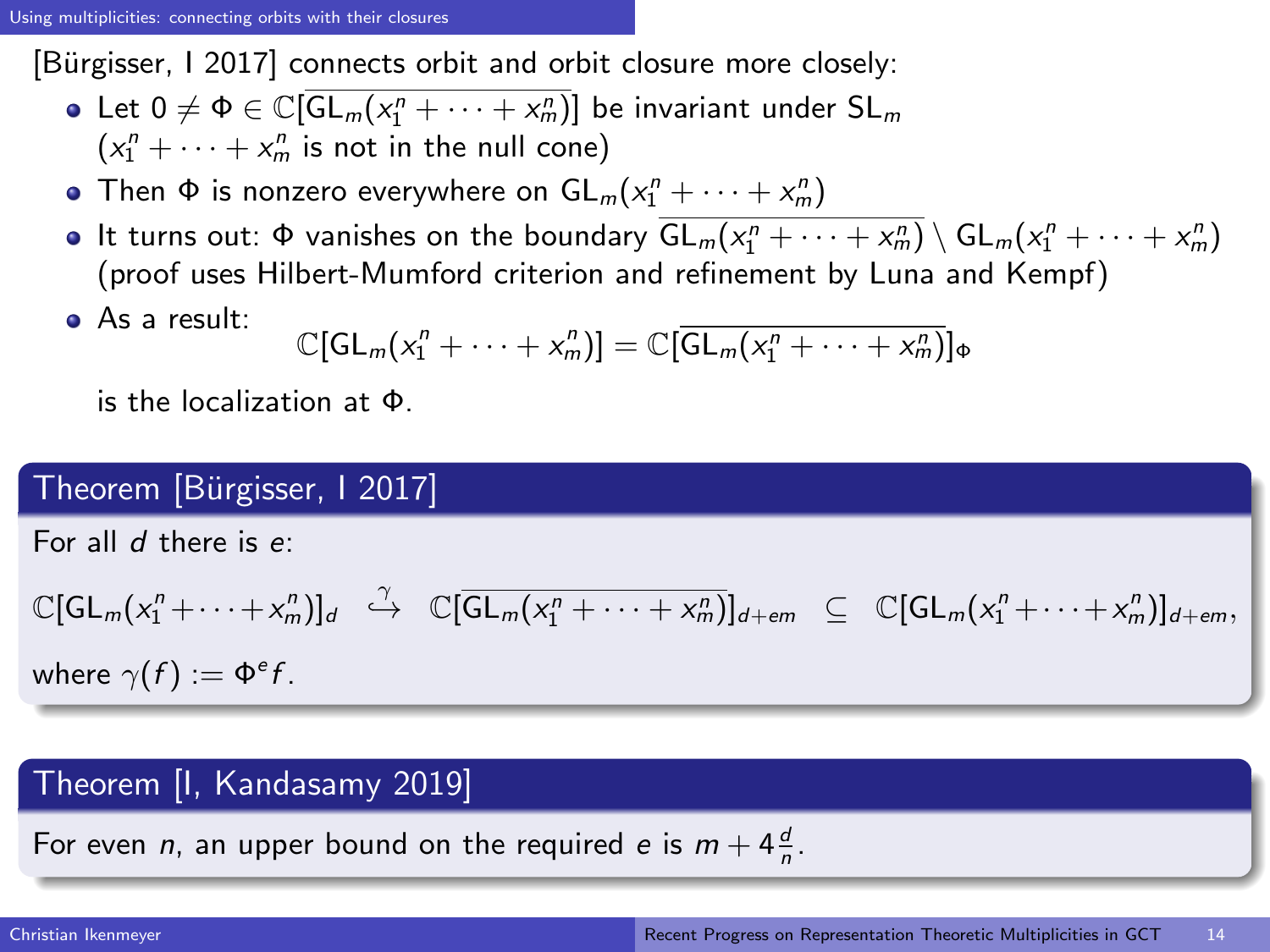# Theorem [Bürgisser, 1 2017]

For all  $d$  there is  $e$ :

 $\mathbb{C}[\mathsf{GL}_m(x_1^n+\cdots+x_m^n)]_d \stackrel{\cdot \Phi^e}{\hookrightarrow} \mathbb{C}[\overline{\mathsf{GL}_m(x_1^n+\cdots+x_m^n)}]_{d+em} \subseteq \mathbb{C}[\mathsf{GL}_m(x_1^n+\cdots+x_m^n)]_{d+em}.$ 

## Theorem [I, Kandasamy 2019]

For even *n*, an upper bound on the required *e* is  $m + 4\frac{d}{n}$ .

- $\bullet$  Given a Young tableau T, we can explicitly construct a function  $f_T$  in  $\mathbb{C}[\overline{\mathsf{GL}_m(x_1^n+\cdots+x_m^n)}]$
- All highest weight functions in  $\mathbb{C}[\overline{\mathsf{GL}_m(x_1^n+\cdots+x_m^n)}]$  can be constructed in this way
- We have a combinatorial/linear algebra way of evaluating at points

We have a similar situation in  $\mathbb{C}[\mathsf{GL}_m(x_1^n+\cdots+x_m^n)]$ :

- $\bullet$  Given a Young tableau S, we can explicitly construct a function  $f_S$  in  $\mathbb{C}[\mathsf{GL}_m(x_1^n+\cdots+x_m^n)]\simeq \mathscr{V}^H_\lambda$
- All highest weight functions in  $\mathbb{C}[\mathsf{GL}_m(x_1^n+\cdots+x_m^n)]$  can be constructed in this way
- We have a combinatorial/linear algebra way of evaluating at points
- <span id="page-14-0"></span> $\bullet$  Proof idea of I-Kandasamy: Given a tableau  $S$ , construct a slightly larger tableau  $T$ such that  $f_T$  and  $f_S$  coincide on  $SL_m(x_1^n + \cdots + x_m^n)$ .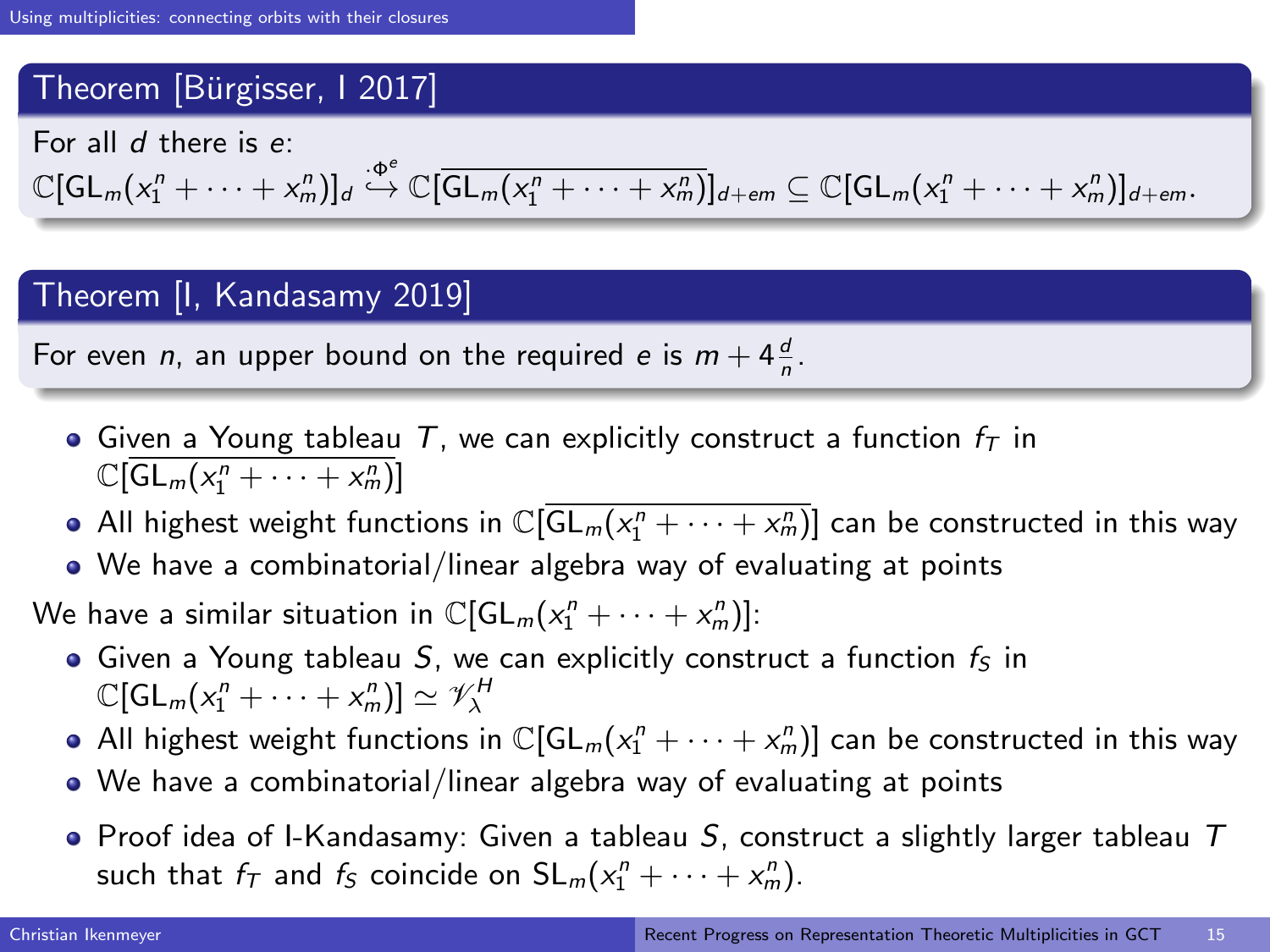# Summary of part 3

- The representation theory of  $\mathbb{C}[GL_N p]$  can usually be much better understood than the representation theory of  $\mathbb{C}[\overline{\mathsf{GL}_N p}]$
- In many cases of interest: the representation theory of  $\mathbb{C}[GL_N p]$  and  $\mathbb{C}[GL_N p]$  is connected by a fundamental invariant Φ
- In the case of power sums, this connection is very close
- <span id="page-15-0"></span>• The hope is that  $\mathbb{C}[GL_N p]$  and  $\mathbb{C}[GL_N p]$  are closely related in more involved cases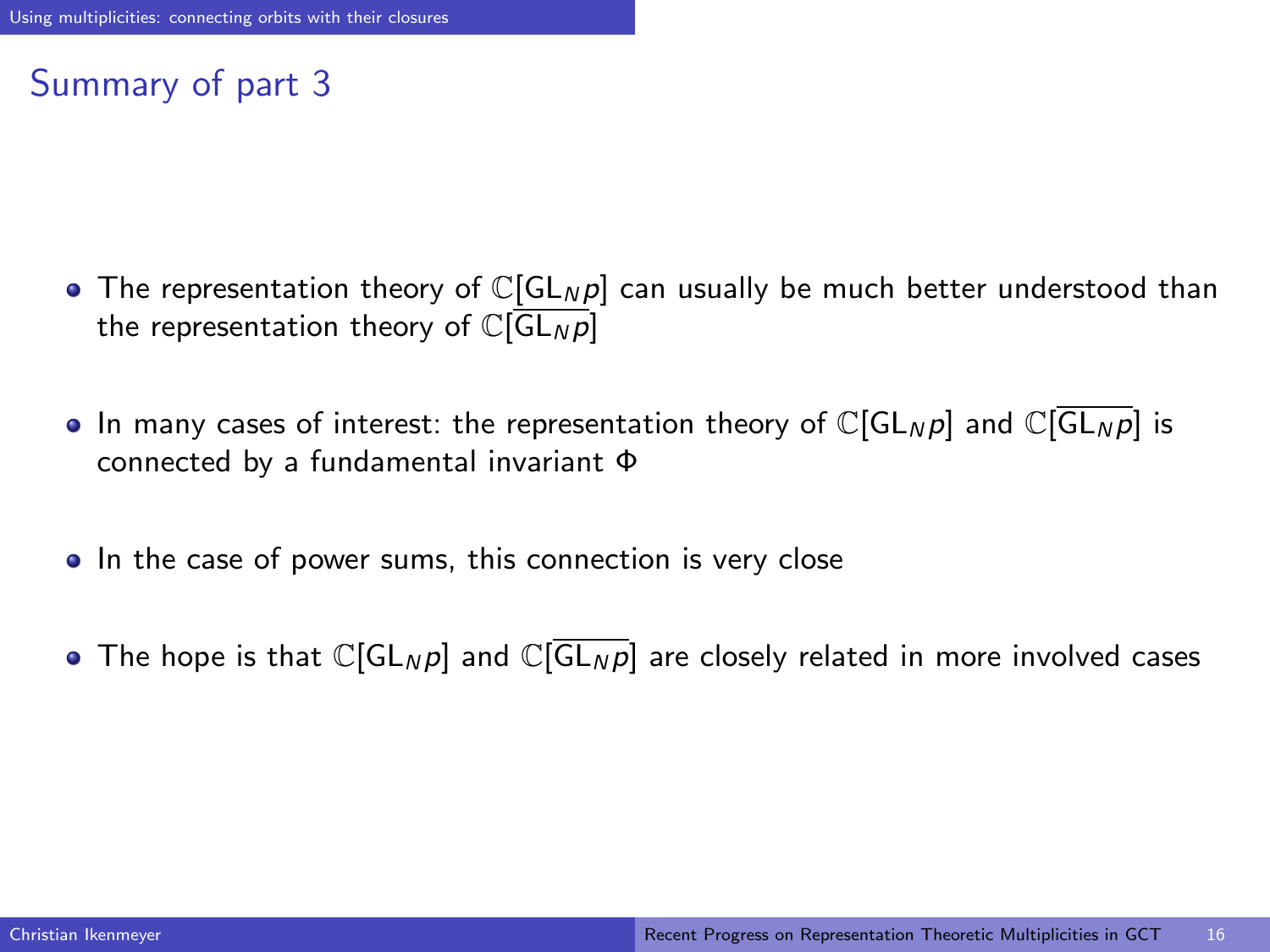Where does the hope for multiplicities come from? Let  $H \subseteq GL_N$  be the stabilizer of p.

$$
\mathsf{mult}_{\lambda}(\mathbb{C}[\mathsf{GL}_N p]) = \dim \mathscr{V}_{\lambda}^H
$$

## Theorem [Larsen and Pink 1990, Inventiones math.]

 $H \subseteq GL_N$ . Under reasonable assumptions, the group H is determined (up to group isomorphism) by the dimensions dim  $\mathscr{V}_{\lambda}^{H}.$ 

Pick H to be the stabilizer of a point p that is **characterized by its stabilizer**:

- **o** determinant
- permanent
- iterated matrix multiplication polynomial
- **•** power sum polynomial
- multilinear monomial
- **•** matrix multiplication tensor
- **a** unit tensor

Conclusion: A strengthening of this theorem would yield that  $p$  is characterized by its multiplicities.